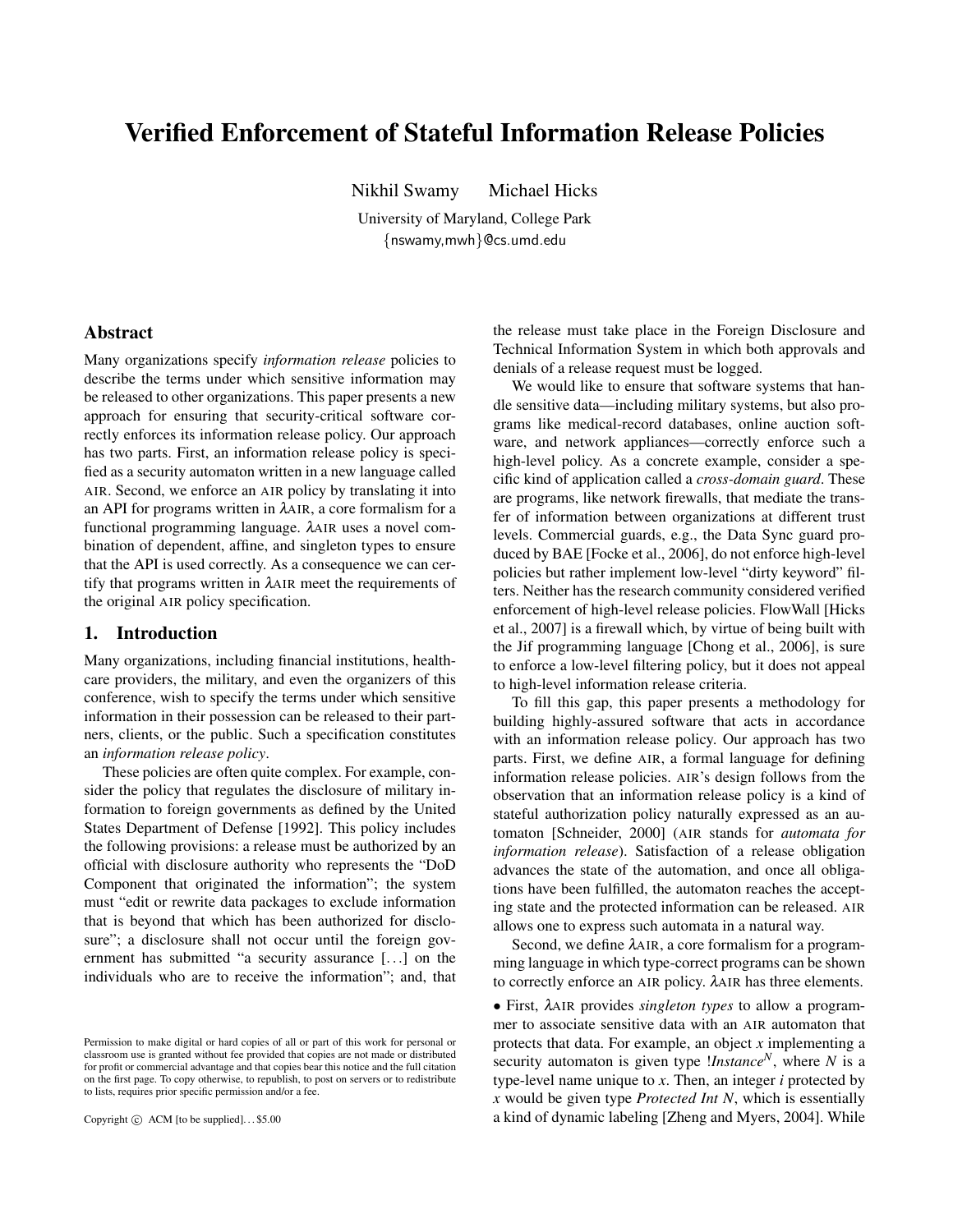the state of an automaton can change, its association to a protected value will not change until all policy obligations have been fulfilled and the data is released, thus ensuring a kind of *complete mediation*. Prior work on verified enforcement of security automata via type checking [Walker, 2000] or inlined reference monitors [Erlingsson, 2004] is less flexible and/or has a larger trusted computing base (Section 6).

• Second, a λAIR program can express a release obligation with a *dependent type*, where an object having that type serves as a proof that the obligation has been fulfilled. For example, data could be released to a principal *p* only if *p* acts for some principal *q* (where *p* and *q* are program variables that store public keys). A proof of this fact could be represented by an object with type *ActsFor p q*. Generally speaking, proof objects represent certificates which are used to produce a *certified evaluation* of stateful policy logic—every authorization decision is accompanied by a proof that all obligations mandated by the high-level policy have been met. Certificates can be produced locally (e.g., by calling a function *acts\_for* with type  $(x:Prin) \rightarrow (y:Prin) \rightarrow$ *ActsFor x y* which succeeds if and only if the acts-for relationship holds) or remotely. As a final wrinkle, we use *affine types* to ensure that stale evidence about old policy states are never used in authorization decisions.

• Finally, given these mechanisms, we provide a way to compile an AIR policy to an API in λAIR, where each API function corresponds to a automaton transition such that the type of that function precisely expresses the evidence necessary for a transition to succeed. Thus type-correct λAIR programs must use the compiled AIR API correctly and, as a consequence, meet the specifications of the high-level policy. More precisely, we prove that the sequence of events produced by a program's execution is a word in the language accepted by the AIR automaton.

Using our techniques, one could build a cross-domain guard that adheres to high-level policy prescriptions; e.g., it would release information only after confirming that appropriate security assurances have been received, that tobe-released data packages have been rewritten appropriately, and that audit logs have been updated.

Our use of AIR policies for information release departs from prior work on declassification policies in that we do not focus on establishing a noninterference-like property for programs. However, our work complements noninterference-oriented interpretations of information release. For example, additional support for robust declassification [Zdancewic and Myers, 2001] could ensure that an adversary never causes information to be released, and furthermore, when it is released, it always follows the prescription of the high-level AIR policy.

#### 2. AIR: Automata for Information Release

This section presents AIR, our language for expressing information release policies as automata.

#### Metavariables

| <i>id</i> class and rule ids $P$  |  |  | principals                                                                            |                                                                                                   |
|-----------------------------------|--|--|---------------------------------------------------------------------------------------|---------------------------------------------------------------------------------------------------|
| C<br>state constructors $n, i, j$ |  |  | integers                                                                              | $x, y, z$ variables                                                                               |
| Core language                     |  |  |                                                                                       |                                                                                                   |
| Declarations                      |  |  |                                                                                       | D ::= class $id = (\text{principal:} P; \text{ states: } \overrightarrow{S}; \overrightarrow{R})$ |
| <b>States</b>                     |  |  | $S \cong \mathscr{C} \mid \mathscr{C}$ of $\overrightarrow{t}$                        |                                                                                                   |
| Rules                             |  |  | $R$ ::= $id:R   id:T$                                                                 |                                                                                                   |
| Release                           |  |  | R $\therefore$ When G release e with next state A                                     |                                                                                                   |
| Transition                        |  |  | $\mathsf{T}$ ::= When G do e with next state A                                        |                                                                                                   |
| Guards                            |  |  | $G$ ::= x requested for use at y and $\exists x : t.\dot{C}$                          |                                                                                                   |
| Conditions                        |  |  | $C$ ::= A <sub>1</sub> IsClass A <sub>2</sub>   A <sub>1</sub> InState A <sub>2</sub> |                                                                                                   |
|                                   |  |  | $A_1$ ActsFor $A_2 \mid A_1 \leq A_2$                                                 |                                                                                                   |
| Atoms                             |  |  | A ::= $n   x   id   P   \mathcal{C}(\vec{A})   A_1 + A_2$                             |                                                                                                   |
|                                   |  |  | Self $\mid$ Class(A) $\mid$ Principal(A)                                              |                                                                                                   |

*e* is an expression and *t* is a type in λAIR. (cf. Figure 4)

```
Figure 1. Syntax of AIR
```
#### 2.1 Overview and Formal Syntax

An AIR policy consists of one or more *class declarations*. A program will contain *instances* of a class, where each instance protects some sensitive data via a labeling. Protected data can be accessed in two ways. First, each class C has an *owning principal P* such that *P* and all who *act for P* may access data protected by an instance of C. Second, each class defines a *release policy* by which its protected data can be released to an instance of different class.

The release policy is expressed using rules that define a security automaton, which is a potentially infinite state machine in which states represent security-relevant configurations. In the case of AIR, the security automaton defines conditions that must hold before data can be released. Each class instance consists of its current state, and each condition that is satisfied transitions the automaton to the next state. These transitions ultimately end in a release rule that allows data to be released to a different class instance, potentially in a modified form. Because sensitive data is associated with instances rather than classes, multiple resources may be governed by the same policy template (i.e., the automaton defined by the class) but release decisions are made independently for each resource. Dually, related resources can protected by the same instance, thereby allowing release decisions made with respect to one resource to affect the other.

The formal syntax for AIR policies is presented in Figure 1. We explain the syntax while stepping through our running example, shown in Figure 2. Throughout, we use the notation  $\vec{a}$  to stand for the ordered sequence  $a_1, \ldots, a_n$ . Where the context is clear, we will also treat  $\vec{a}$  as the set  $\{a_1, \ldots, a_n\}$ , or the infinite series  $a_1, a_2 \ldots$ 

A class declaration consists of a class identifier *id*, a principal identifier *P* for the owning principal, a list  $\overrightarrow{S}$  of the automaton states, and finally a sequence of rules  $\overrightarrow{R}$  that define the automaton transitions. Our example declares a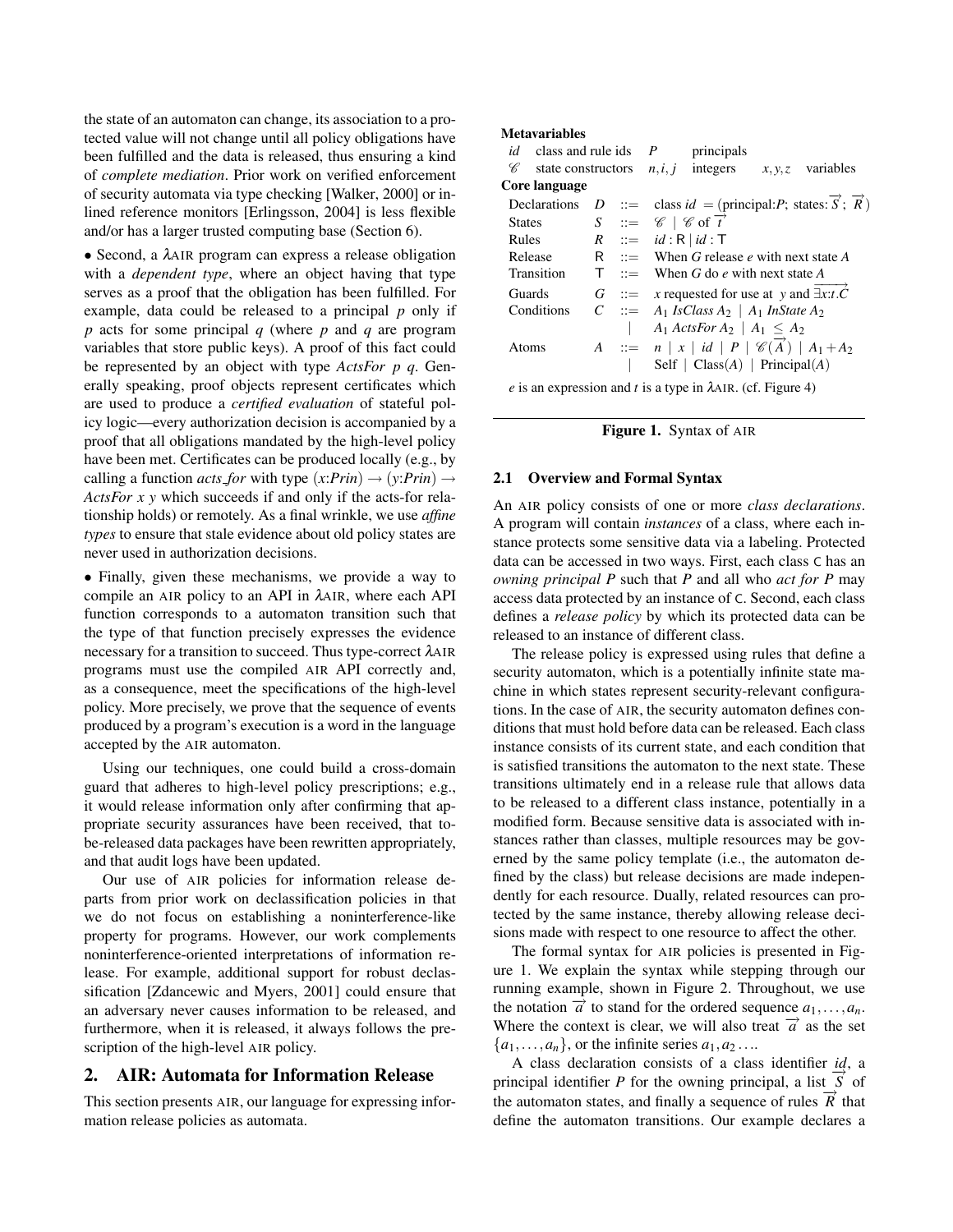single class with identifier US Army Confidential, owned by the principal *US Army*. This class defines a policy that protects confidential data owned by the U.S. Army. For simplicity, our examples use a flat namespace for class identifiers, and abstract names to represent principals.

Automaton states  $\overrightarrow{S}$  are represented by terms constructed from an algebraic datatype whose constructors are drawn from the set  $\mathscr C$ . The example has two kinds of states. The nullary constructor Init represents the initial state of the automaton; all classes must have this state. The other kind of state is constructed by applying the unary constructor Debt to an argument of type *Int*. Constructors of the form  $\mathcal{C}$  of  $\overrightarrow{t}$ may carry data as indicated by the types  $\vec{t}$ . Types *t* (such as *Int*) are drawn from the programming language λAIR in which programs using AIR policies are written; λAIR is discussed in the next section.

Each rule in the rule set  $\vec{R}$  is given a name *id*, and is either a *release rule* R or a *transition rule* T. In both cases, a rule begins with a guard *G*.

A guard *G* always begins by stating that a rule applies when data  $x$  is requested for use at the protection level described by an instance *d* of some class (typically *d* is different than the one being defined). *G* also includes a conjunction of condition expressions *C* that restrict the applicability of a rule; we discuss these in more detail below. Following its guard, the rule specifies an λAIR expression *e* that can either release information (perhaps after downgrading it by filtering or encryption) or do some other action (like logging), depending on whether the rule is a release rule or a transition rule. A rule concludes with the next state of the automaton following the release, specified as an atom *A*.

The first rule in our example US\_Army\_Confidential class is a release rule Conf secret. The initial part of the rule's guard indicates that it applies when data protected by an instance of this class is to be released to some class instance *d*. This is allowed under the condition Class(*d*) *IsClass* US\_Army\_Secret, which states that *d* must be an instance of the US\_Army\_Secret class. When this condition is true, the release expression *e* is simply the variable *x*, which indicates that the protected data can be released without modification. Finally, the automaton transitions to state Self, the state it is already in.

We have picked a small ontology for condition expressions *C* based on integers, principals, classes and their instances. In a list of condition expressions of the form  $\exists x_1 : t_1 \ldots, \exists x_n : t_n \ldots C_n$ , each  $x_i$  is a variable of type  $t_i$  and is in scope as far to the right as possible, until the end of the rule. We will omit the  $\exists x : t$  prefix if *x* is not free in some condition *C*. Condition expressions *C* are typed binary predicates over atoms *A*. For example, *A*<sup>1</sup> *ActsFor A*<sup>2</sup> is defined for *Principal*-typed atoms  $A_1$  and  $A_2$ , and asserts that  $A_1$  acts for *A*<sup>2</sup> according to some acts-for hierarchy among principals (not explicitly modeled here). Atoms include integers *n*, variables *x*, identifiers *id*, principal constants *P*, state literals constructed from an application of a state constructor  $\mathscr C$  to

```
class US_Army_Confidential =principal : US Army; states : Init, Debt of Int;
Conf secret :
   When x requested for use at d and
     Class(d) IsClass US Army Secret
   release x with next state Self
 Cont init \cdotWhen x requested for use at d and
     Self InState Init
   do _ with next state Debt(0)Conf_coalition:
   When x requested for use at d and
     Principal(Class(d)) ActsFor Coalition,
      ∃count:Int.Self InState Debt(count),
     count \leq 10release
      (log(...x...d); encrypt (pubkey (principal (class d))) x)
   with next state Debt(count + 1)
```
Figure 2. A simple risk-adaptive policy in AIR

a list of atoms, addition of integers and the implicit variable Self. We also include two operators: Class(*A*) retrieves the class of its argument *A*, a class instance, and  $Principal(C)$ retrieves the principal that owns the class *C*.

#### 2.2 A Risk-adaptive policy in AIR

The remainder of the class declaration in Figure 2 illustrates the other features AIR. Taken as a whole, the class US Army Confidential can be thought of as implementing a simple kind of *risk-adaptive* access control [Cheng et al., 2007], in which information is released according to a *risk budget*, with the intention of quantifying the risks vs. the benefits of releasing sensitive information.

This class associates a fixed risk debt with each secure resource, as reflected in the state Debt of *Int*. Each time information about the resource is released we estimate the risk associated with that release, and add that risk to our debt. When the total risk debt exceeds a threshold then further releases to coalition partners are not allowed. The two remaining rules in the policy, Conf init and Conf coalition implement this behavior.

The Confinit transition rule applies when processing a release request from any instance *d*. This rule can be thought of as the class "constructor," applying when the automaton is in the Init state (condition Self *InState* Init). The "do" expression initializes the risk budget to 0 by transitioning the automaton to the  $Debt(0)$  state. The Conf-coalition rule allows information to be released to a coalition partner. In particular, if the release target class is owned by a principal that acts for the *Coalition* (expressed by Principal(Class(*d*)) *ActsFor Coalition*), then information can be released only if the current risk debt has not exceeded the budget, as expressed in the latter two conditions. The first of these requires the current state of the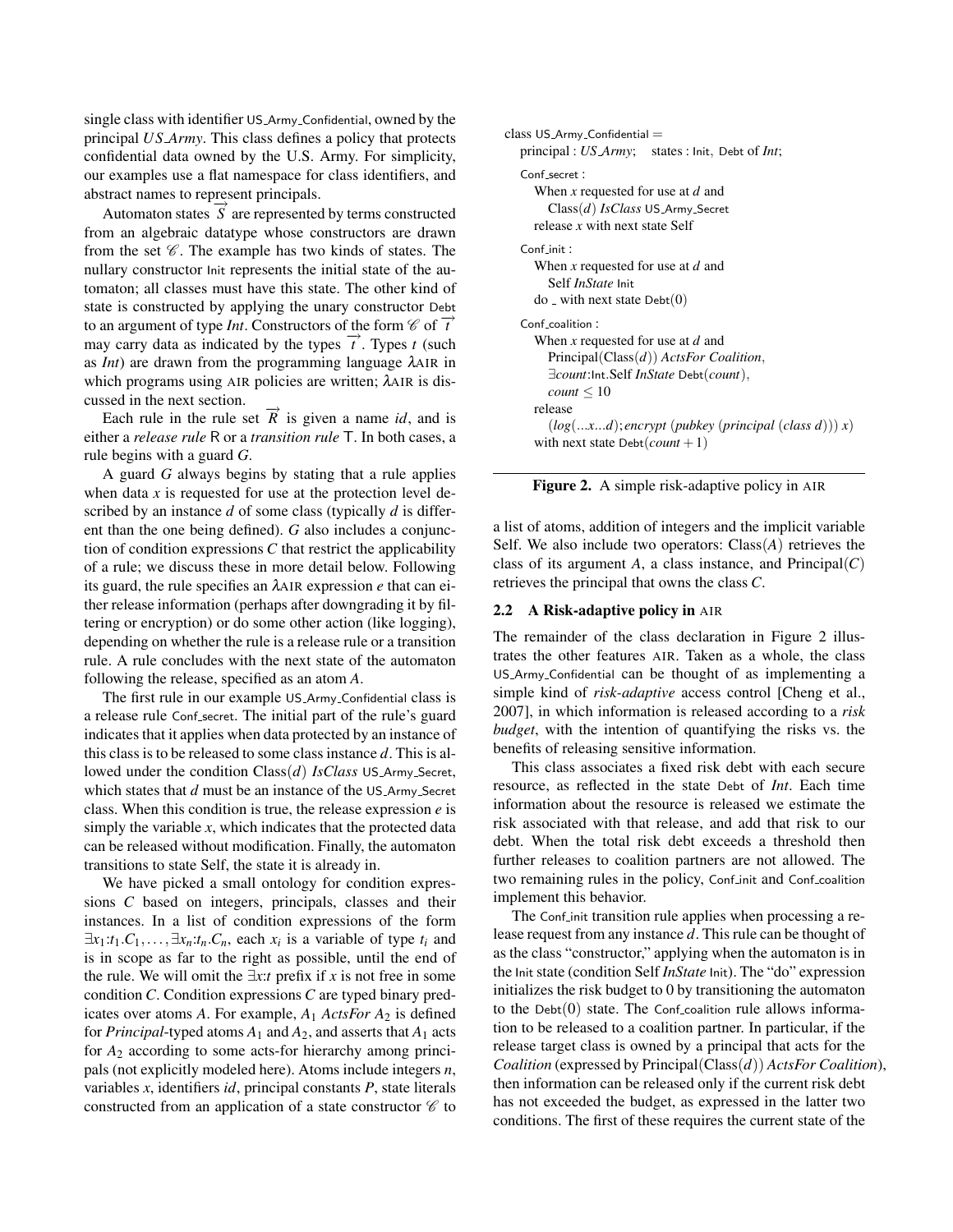- 1 let  $x$  a1, a1 = get secret file and policy () in
- 2 let a2, channel =  $get\_request()$  in
- 3 *(*∗ *generating evidence of policy compliance* ∗*)*
- 4 let a2, a2\_class = get\_class a2 in
- 5 let  $ev1 = acts_for$  (principal a2\_class) Coalition in
- 6 let a1, Debt(debt),  $ev2 = get\_current\_state$  a1 in
- 7 let ev $3 = \text{leg debt } 10$  in
- 8 *(*∗ *supplying evidence to policy API and releasing data* ∗*)*
- 9 let a1', a2,  $x$  a2 = Conf coalition a1  $x$  a1 a2 ev1 debt ev2 ev3 in
- $10$  send channel  $x_a$ 2

Figure 3. Programming with an AIR policy

automaton to be Debt(*count*), where *count* is variable with type *Int* which tracks the current risk debt. The last condition requires that *count* is not above the preallocated risk budget of 10. With these conditions satisfied, Conf coalition logs the fact that a release has been authorized and permits release of the data after it has been downgraded using an encryption function. In this case, the downgrading expression encrypts *x* with the public key of the principal that owns the instance *d*. Unlike releases to the US Army Secret class which do not alter the risk debt of the automaton, Conf-coalition increments the risk debt by transitioning to the  $Debt$ (*count* + 1) state, indicating that releases to the *Coalition* are more risky than upgrading to a higher classification level of the same organization (via rule Conf secret).

AIR as presented here is particularly simple. We anticipate extending AIR with support for more expressive condition ontologies and release rules. For instance, instead of a fixed set of ontologies, we could embed a stateful authorization logic (say, in the style of SMP [Becker and Nanz, 2007]) to allow custom ontologies and release rules to be programmed within an AIR class.

## 3. A Programming Model for AIR

Given a particular AIR policy, we would like to do two things. First, we must have a way of reflecting an AIR policy in a program by protecting sensitive resources with instances of an AIR class. Second, we must ensure that all uses of protected data adhere to the prescriptions of the AIR policy. Taken together, we can then claim that an AIR policy is correctly enforced by a program. To achieve these goals, we have defined a formal model for a language called λAIR in which one writes programs that use AIR policies. λAIR's type system ensures that these policies are used correctly. The rest of this section defines the programming model for this language and the next two sections flesh out its syntax and semantics. Section 5.4 proves that type-correct programs act only in accordance with their AIR policies.

The programming model for using AIR policies has two elements. First, programmers tie an AIR policy to data in the program by constructing instances of AIR classes and labeling one or more pieces of data with these instances. This association defines (1) the set of principals that may view the

data (in particular, the principal *P* that owns the class, and any principals that may act for *P*), and (2) the rules that allow the data to be released. As in other security-typed languages, the labeling specification (expressed using type annotations) is part of the trusted computing base. One might adapt the ideas of Hicks et al. [2007] to ensure the initial labeling of data is consistent with the high-level system security goals.

Second, programmers manipulate data protected by an AIR class instance through a class-specific API that is generated by compiling each AIR class definition to a series of program-level definitions. For example, each AIR class's release and transition rules are compiled to functions that can be used to release protected data. The types given to these functions ensure that a caller of the function must always provide evidence that the necessary conditions to release protected data have been met.

Figure 3 illustrates a program using the AIR policy of Figure 2, written using a ML-like notation. At a high level, this program processes requests to release information from a secret file. The files are stored on the file system together with a policy label that represents a particular AIR class instance. Before disclosing the information, the program must make sure that the automaton that protects the data is in a state that permits the release. The first two lines set up the scenario. At line 1, we read the contents of a secret file into the variable x a1 and the automaton that protects this file into the variable a1. Initially, only the principals that act for the owner of the class of a1 can view these secrets. At line 2, the program blocks until a request is received. The request consists of an output channel and another automaton instance a2 that represents the policy under which the requested information will be protected after the release. In effect, the information, once released, will be under the protection of the principal that owns the class of a2.

Prior to responding to the request, on lines 4-7 we must establish that a1 is in a state that permits the release. At line 4, we extract the class of the instance a2. At line 5, we check that the owner of a2's class acts for the Coalition principal and, if this check succeeds, we obtain a certificate ev1 as evidence of this fact. At line 6, we extract the current state of the automaton a1, use pattern matching to check that it is of the form Debt(debt) (for some value of debt) and receive an evidence object ev2 that attests to the fact that a1 is currently in this state. At line 7, we check that the total debt associated with the current state of the automaton is not greater than 10 and obtain ev3 as evidence if the check succeeds.

At line 9 we call Conf-coalition, a function produced by compiling the AIR policy. We pass in the automaton a1 and the secret data  $x$ -a1; the automaton a2 to which  $x$ -a1 is to be released; and the certificates that serve as evidence for the release conditions. Conf-coalition returns a1' which represents the next state of the automaton (presumably in the Debt(debt+1) state); a2 the unchanged destination automaton; and finally,  $x_a$ 2, which contains the suitably down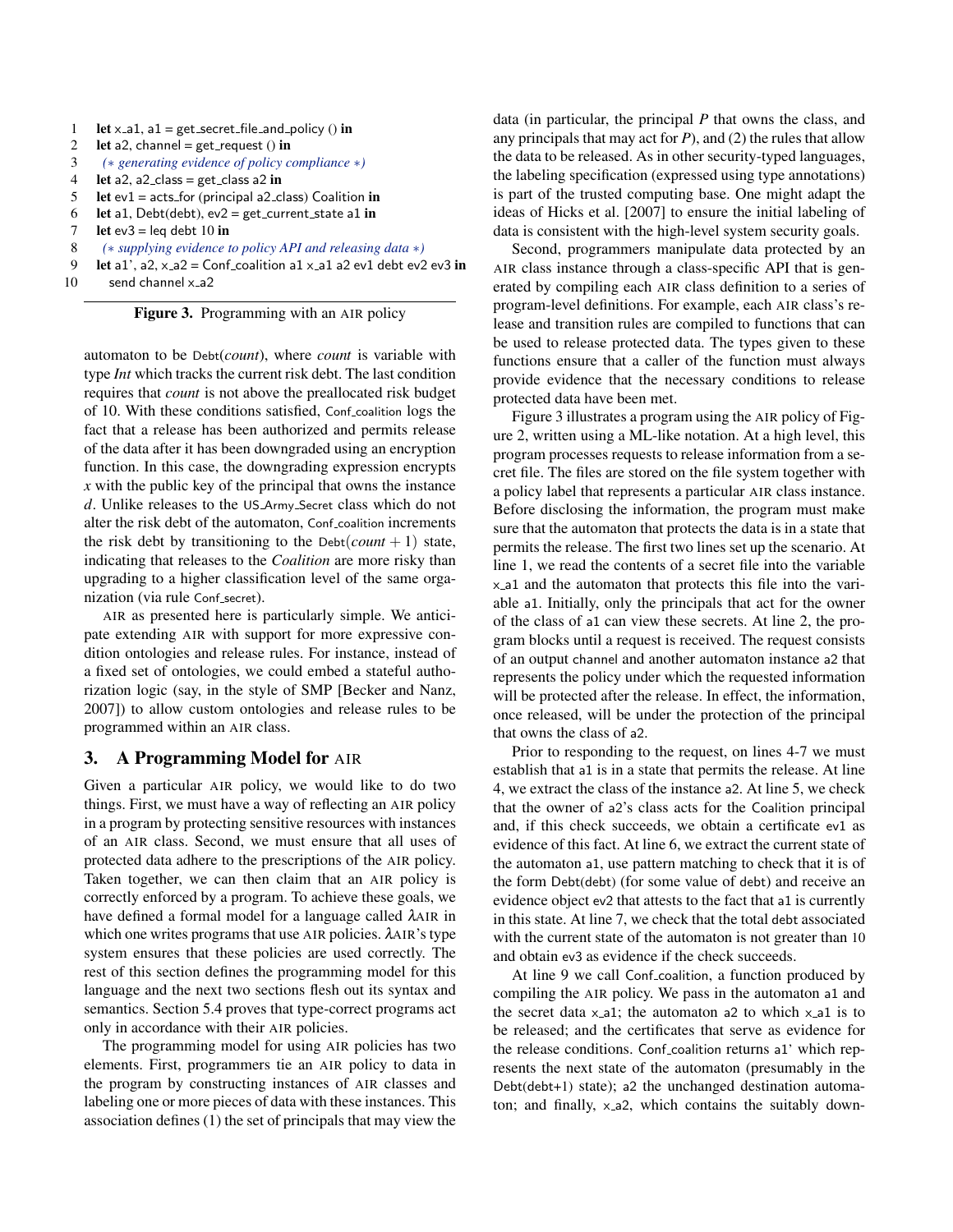graded secret value. On the last line, we send the released information on the channel received with the request.

For programs like our example, we would like to verify that all releases of information are mediated by calls to the appropriate transition and release rules as defined by the AIR policy (functions like Conf coalition). Additionally, we would like to verify that a program satisfies the mandates of an AIR policy rule by presenting evidence that justifies the appropriate release conditions. This evidence-passing style supports our goal of certifying the evaluation of all authorization decisions, while being flexible about the mechanism by which an obligation is fulfilled. To return to the DoD example from the introduction, this design gives us the flexibility to allow release authorizations to be obtained in one part of the system and security assurances from the recipient to be handled in another; the cross-domain guard must simply collect evidence from the other components rather than performing these operations itself. λAIR's type system is designed so that type correctness ensures these goals are satisfied, i.e., a type-correct program uses its AIR policy correctly. The type system has three key elements:

Singleton types. First, in order to ensure complete mediation, we must be able to correctly associate data with the class instance that protects it. For example, Conf coalition expects its first argument to be an automaton and the second to be data protected by that automaton. In an ML-like type system, this function's type might begin with ∀α.*Instance* →  $\alpha \rightarrow \dots$  But such a type is not sufficiently precise since it does not prescribe any relationship between the first and second argument, allowing the programmer to erroneously pass in a2 as the first argument, rather than a1, for example. To remedy this problem, we can give Conf coalition a type like the following (as a first approximation):

# $\forall \alpha, N, M.$ *Instance*<sup>*N*</sup>  $\rightarrow$  *Protected*  $\alpha$  *N*  $\rightarrow$  ...

Here, *N* is a unique type-level name for the class instance provided in the first argument. The second argument's type *Protected*  $\alpha$  *N* indicates it is an  $\alpha$  value protected by the instance *N*, making clear the association between policy and data. We can ensure that values of type *Protected*  $\alpha$  *N* may only be accessed by principals *P* that act for the owner of the class instantiated by the instance named *N*. This approach is more flexible than implicitly pairing each protected object with its own (hidden) automaton. For example, with our approach one can encode policies like secret sharing, in which a set of related documents are all protected by the same automaton instance. Each document's type would refer to the same automaton, e.g., *Protected Doc N*. Information released about one document updates the state of the automaton named *N* and can limit releases of the other documents.

Dependent types. Arguments 4-7 of Conf-coalition represent evidence (proof certificates) that the owner of class instance a2 acts for Coalition, and that a1 is in a state authorized to release the given data. We give types to these arguments that reflect the propositions that they are supposed to witness. For example, we give the seventh argument (ev3) to Conf coalition the type *LEQ debt* 10 where *LEQ* is a dependent type constructor applied to two *expressions*, debt and 10, where each has type *Int*. Data with type *LEQ n m* represents a certificate that proves  $n \leq m$ . If we allow such certificate values to only be constructed by trusted functions that are known to correctly implement the semantics of integer inequality, then we can be sure that functions like Conf coalition are only called with valid certificates i.e., type correctness guarantees that all certificates are valid proofs of the propositions represented by their types and there is no need to inspect these certificates at run time. If we interface with other programs, we can check the validity of proof certificates at run time before allowing a call to proceed. Either way, the type system supports an architecture that enables certified evaluation of an AIR policy.

Affine types. The final piece of our type system is designed to cope with the stateful nature of an AIR policy. The main problem caused by a state change is illustrated by the value returned by the Conf<sub>-coalition</sub> function. In our example, a1' represents the state of the policy automaton that protects x a1 *after a release* has been authorized. Thus, we need a way to break the association between x a1 and the old, stale automaton state a1. We achieve this in two steps. First, even though our type system supports dependent types, as shown earlier, we use singleton types to give  $x$  all the type *Protected*  $\alpha$  *N*, where *N* is a singleton type name for a1 (rather than giving x<sub>-a</sub>1 a more-direct dependent type of the form *Protected*  $\alpha$  a1). The second step is to use *affine types* (values with an affine type can never be used more than once) to consume stale automaton values, so that at any program point, there is only one usable automaton value that has the type-name *N*. Thus, we give both a1 and a1' the type !*Instance<sup>N</sup>* , where !*t* denotes an affinely qualified type *t*. Once a1 is passed as an argument to Conf-coalition (which constitutes a use) it can no longer be used in the rest of the program; a1' is the only automaton that can be used in subsequent authorization checks for  $x$  and Thus, a combination of singleton and affine types transparently takes care of relabeling data with new automaton instances. (One might also wonder how we deal with proof certificates that can become stale because of the changing automaton state; we discuss this issue in detail in Section 5.1.)

To illustrate how these singleton, dependent, and affine types interact we show a part of the type of Conf coalition below (the full type is discussed in Section 5.2).

$$
\forall \alpha, N, M. \ \text{IInstance}^N \to \text{protected } \alpha \, N \to \text{IInstance}^M \to \cdots \to (\text{debt}: Int) \to \cdots \to (LEQ \text{ debt } 10) \to \text{(Iinstance}^N \times \text{IInstance}^M \times \text{protected } \alpha \, M)
$$

The first three arguments are the *affine* source automaton (a1), the data it protects (x<sub>-a1</sub>), and the *affine* destination automaton (a2). On the next line, we show the dependent type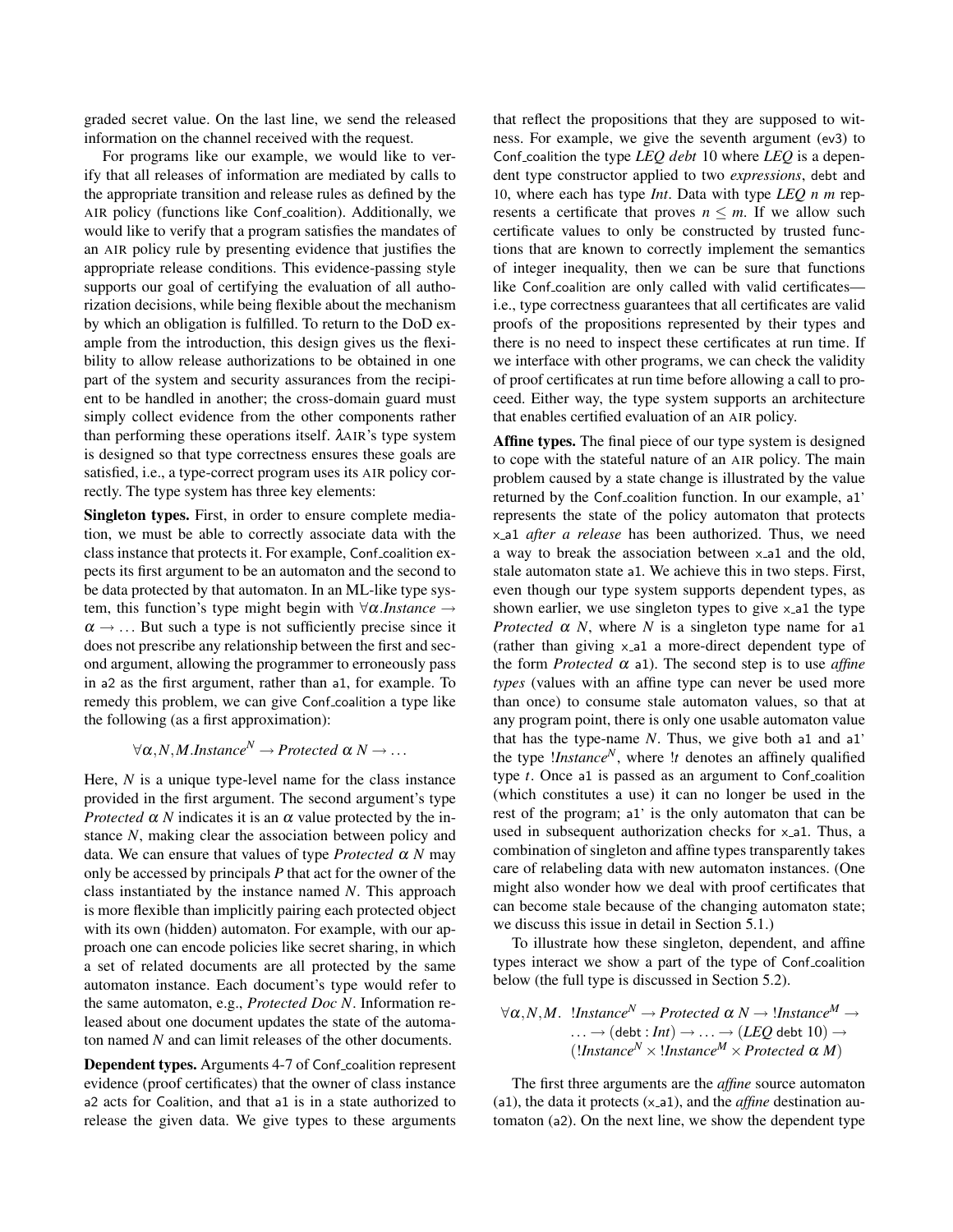| <b>Metavariables</b>               |  |                             |                                                                                                                                        |  |  |  |  |
|------------------------------------|--|-----------------------------|----------------------------------------------------------------------------------------------------------------------------------------|--|--|--|--|
| B                                  |  |                             | Base terms T Type constructors $\alpha, \beta, \gamma$ Type vars                                                                       |  |  |  |  |
| Core language                      |  |                             |                                                                                                                                        |  |  |  |  |
| Terms                              |  |                             | $e$ := $x   \lambda x : t.e   e e   \Lambda \alpha : k.e   e   t   B$                                                                  |  |  |  |  |
|                                    |  |                             | $e\{e\}$   case e of $\overrightarrow{x}$ : e else $e \perp \perp$   new e                                                             |  |  |  |  |
| <b>Types</b>                       |  |                             | $t$ ::= $(x:t) \stackrel{\varepsilon}{\rightarrow} t \mid \alpha \mid \forall \alpha : k \stackrel{\varepsilon}{\rightarrow} t \mid T$ |  |  |  |  |
|                                    |  |                             | $t \Rightarrow t \mid qt \mid tt \mid t \mid t \mid t^{\alpha}$                                                                        |  |  |  |  |
| Affinity                           |  | $q \quad ::= \quad   \cdot$ |                                                                                                                                        |  |  |  |  |
| Simple kinds $k$ ::= $U   A   N$   |  |                             |                                                                                                                                        |  |  |  |  |
| Kinds                              |  |                             | $K$ ::= $k   k \rightarrow K   t \rightarrow K$                                                                                        |  |  |  |  |
| Effects                            |  |                             | $\varepsilon$ : $=$ $ \alpha  \varepsilon \oplus \varepsilon   \varepsilon \cup \varepsilon$                                           |  |  |  |  |
| Signatures and typing environments |  |                             |                                                                                                                                        |  |  |  |  |
|                                    |  |                             | Signatures $S ::= (B:t)   (T::K)   S,S$                                                                                                |  |  |  |  |
|                                    |  |                             | Type env. $\Gamma$ ::= $x:t   \alpha : k   \Gamma, \Gamma$                                                                             |  |  |  |  |
| Affine env. $A ::= x   A,A$        |  |                             |                                                                                                                                        |  |  |  |  |
|                                    |  |                             |                                                                                                                                        |  |  |  |  |

Figure 4. Syntax of λAIR

given to the evidence that the current debt of the automaton is not greater than 10. Finally, consider the return type of Conf coalition. The first component of this three-tuple is a class instance with the same name *N* as the first argument. This returned value is the new state of the automaton named *N*—it protects all existing data of type *Protected* α *N* (such as  $x$ -a1). The second component of the three-tuple is the unchanged target automaton. The third component contains the data ready to be released—its type *Protected* α *M* indicates that it is now protected by the target automaton instance *M*.

Adhering to the constraints of λAIR's type system is surely more burdensome and difficult than when using a more typical programming language. Thus λAIR may be most appropriate for the security-critical kernel of an application, or even as the (certifiable) target language of a program transformation for inline reference monitoring. We leave to future work an exploration of support—e.g., type inference—for improving λAIR's usability.

## 4. Syntax and Semantics of λAIR

λAIR extends a core System *F* <sup>ω</sup> [Mitchell, 1996] with support for singleton, dependent, and affine types. λAIR is parameterized by a *signature S* that defines base terms *B* and type constructors *T*—each AIR class declaration *D* is compiled to a signature  $S_D$  that acts as the API for programs that use *D*. All AIR classes share some elements in common, like integers, which appear in a *prelude* signature  $S_0$ . We explain the core of λAIR using examples from the prelude. The next section describes the remainder of the prelude and shows how our example AIR policy is compiled.

## 4.1 Syntax

Figure 4 shows the syntax of λAIR. The core language expressions *e* are mostly standard, including variables *x*, lambda abstractions  $\lambda x$ :*t*.*e*, application *e e'*, type abstraction Λα::*k*.*e* and type application *e* [*t*]. Functions have dependent type  $(x:t) \stackrel{\varepsilon}{\rightarrow} t'$  where *x* names the argument and may be

bound in  $t'$ . Function arrows are decorated with an effect  $\varepsilon$ that records a set of type names given to automaton instances that are created when the function is applied; we discuss these later. Type variables are  $\alpha$  and universally quantified types ∀α:: $k$  → *t* are standard; the latter stands for a type *t* that is universally quantified over all types  $\alpha$  of kind  $k$ . Like functions, type abstractions can also have an effect when they are applied; when the effect is empty we will write a universally quantified type as  $\forall \alpha$ :: $k.t.$ 

The signature *S* defines the legal base terms *B* and type constructors *T*, mapping them to their types *t* and kinds *K*, respectively. The prelude  $S_0$  defines several standard terms and types, such as support for integers and pairs, which we use to illustrate λAIR's other type and term constructs.

The prelude includes the constructor *Int* to represent the type of integers, giving it kind *U*, written *Int*::*U*. Kind *U* is one of three simple kinds *k*. Types with simple kind *A* are affine in that the typing rules permit affinely-typed terms to be used at most once. Affine types are written !*t*, which is an instance of the form  $q t$  where  $q = 1$ . Terms whose types have kind *U* are unrestricted in their use. Kind *N* is given to type names, which we explain shortly.

The prelude also defines two base terms for constructing integers: Zero : *Int* represents the integer 0, while Succ : *Int* ⇒ *Int* is a unary *data constructor* that produces an *Int* given an *Int*. Data constructor application is written *e* {*e*}; thus the integer 1 is represented Succ  $\{Zero\}$  (but we write 0,1,2 etc. for brevity). Programs can use the expression form case *e* of  $\overrightarrow{x}$ :*t*.*e* : *e* else *e* to destruct data constructor values using pattern matching. This is essentially standard; details are in our technical report [Swamy and Hicks, 2008].

In addition to simple kinds *k*, kinds *K* more generally can classify functional type constructors, using the forms  $k \rightarrow K$  and  $t \rightarrow K$ . A type constructor  $t_1$  having the first form can be applied to another type using  $t_1$   $t_2$  to produce a (standard) type, while one of the second form can be applied to a term using *t e* to produce a dependent type. As an example of the first case, the prelude defines a type constructor  $\times$ :: $U \rightarrow U \rightarrow U$  to model pairs;  $\times Int Int$  is the type of a pair of integers (for clarity, from here on we will use infix notation and write a pair type as  $t \times t'$ ). The prelude also defines a base term Pair which has a polymorphic type  $\forall \alpha, \beta::U \ldotp \alpha \Rightarrow \beta \Rightarrow \alpha \times \beta$  for constructing pair values.

Evidence for condition expressions in an AIR policy are typed using dependent types. For instance, the prelude provides means to test inequalities  $A_1 \leq A_2$  that appear in a policy and generate certificates that serve as evidence for successful tests:

$$
(LEQ::Int \rightarrow Int \rightarrow U),(leg:(x:Int) \rightarrow (y:Int) \rightarrow LEQ x y)
$$

*LEQ* is a dependent type constructor that takes two expressions of type *Int* as arguments and produces a type having kind *U*. This type is used to classify certificates that witness the inequality between the term arguments. These cer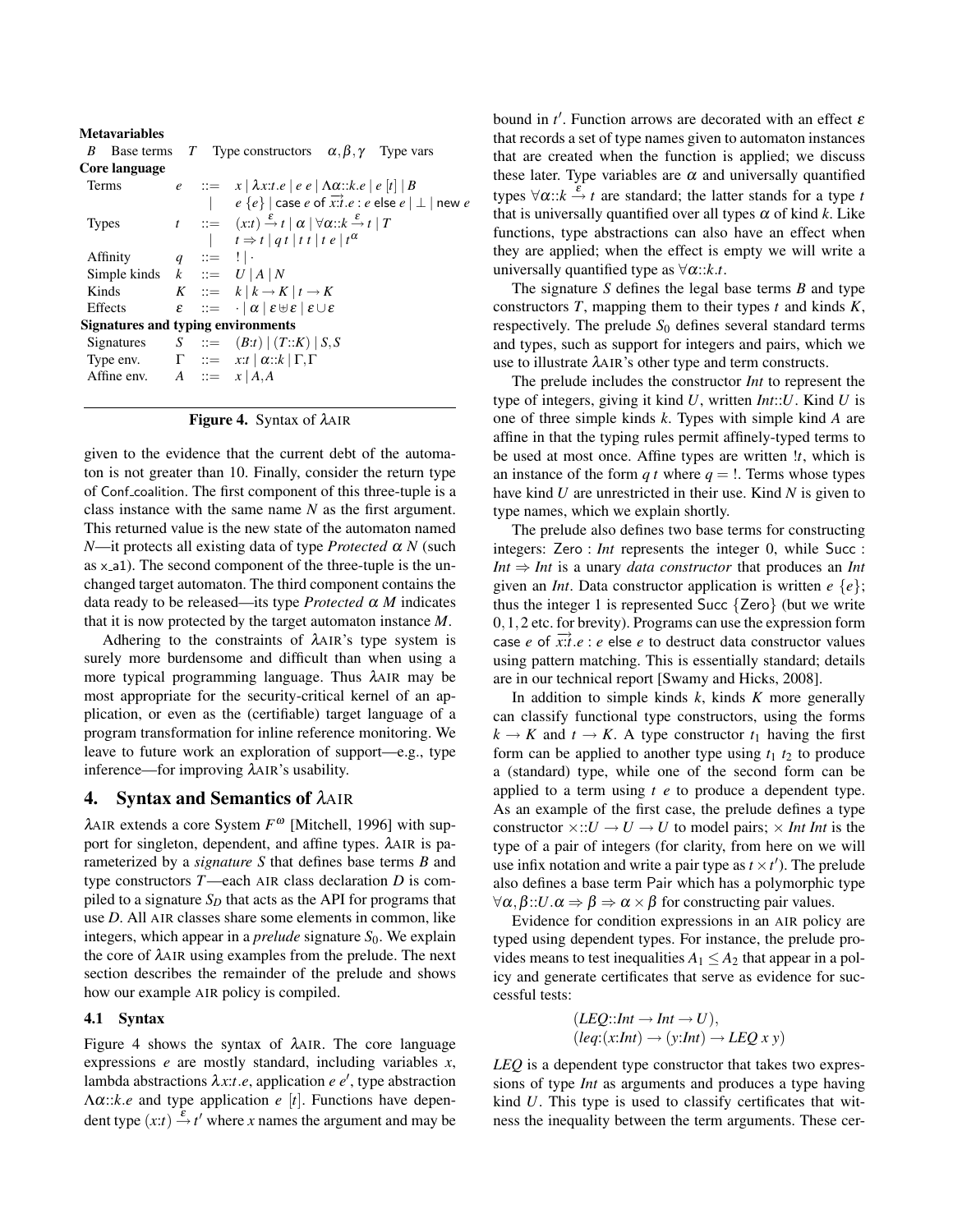tificates are generated by the *leq* function, which has a dependent type: the labels *x* and *y* on the first two arguments appear in the returned type. Thus the call *leq* 3 4 would return a certificate of type *LEQ* 3 4 because 3 is indeed less than 4. An attempt to construct a certificate *LEQ* 4 3 by calling *leq* 4 3 would fail at run time, returning  $\perp$  in our semantics, which has the effect of terminating the program (we could use option types or add support for for exceptions to handle failures more gracefully). The signature does not include a data constructor for the *LEQ* type, so its values cannot be constructed directly by programs—the only way is by calling the *leq* function.

We discuss the remaining constructs—including kinds *N*, singleton types  $t^{\alpha}$ , affine type constructors new *e*, and effects  $\varepsilon$ —in conjunction with the types rules next.

## 4.2 Static semantics

Figure 5 shows the main rules from the static semantics of λAIR, which consists of two judgments. The full semantics can be found in our technical report. Both judgments are parameterized by a signature *S*. The main judgment giving an expression *e* a type *t* is written  $\Gamma$ ;  $A \vdash_S e : t$ ;  $\varepsilon$  where  $\Gamma$  is the standard typing environment, *A* is a list of affine assumptions, and effect  $\varepsilon$  is the set of fresh type names generated in *e*. The second judgment,  $\Gamma \vdash_S t :: K$  states that a type *t* is well-formed at kind *K* in the environment Γ. Recall that the type system must address three main concerns. First, in order to ensure complete mediation, we must correctly produce singleton type names to associate data with automaton instances. Next, for certified evaluation we must be able to properly construct evidence using dependent types. Finally, in order to cope with automaton state changes, we must prevent stale automaton instances or evidence from being reused via affine types. We consider each of these aspects of the system in turn, starting with the type judgment and then proceeding to the kinding judgment.

We construct new automaton instances using the new *e* construct. We adapt an approach used by Pratikakis et al. [2006] in order to give a unique type-level name to these instances. Thus, (T-NEW) assigns the name  $\alpha$  to the type in the conslusion, ensuring (via  $\alpha \oplus \varepsilon$ ) that  $\alpha$  is distinct from all other names  $\varepsilon$  that have already been used. Recall from Section 3 that protected values will refer to this name  $\alpha$  in their types (e.g., *Protected Int*  $\alpha$ ). The resulting type,  $!t^{\alpha}$  is also affinely qualified; we discuss this shortly.

Notice in (T-NEW) that  $\alpha$  must be a type variable that has been introduced into the context, which can either be generalized by a type abstraction, or is part of the top-level environment Γ. Extending λAIR with support for recursion would necessitate using existential quantification to abstract names in recursive data structures, as well as a means to forget names whose data goes out of scope (e.g., as in each iteration of a loop); supporting such extensions is straightforward [Pratikakis et al., 2006]. (T-DROP) allows the name associated with a type to be dropped. This is convenient for

writing functions that need to inspect the state of an automaton without actually causing a transition. This rule is sound because although the name  $\alpha$  of a type  $!t^{\alpha}$  can be dropped,  $\alpha$  cannot be reused as the type-level name of any other automaton (i.e.,  $\varepsilon$  is unaffected).

In order to ensure that type-level names are not reused, we track the assignment of these names as effects through all the other rules. Thus, in (T-ABS) we associate the effect of the body of a function with that function's type. Since the body is itself suspended until the function is applied, the conclusion of (T-ABS) shows that the effect of the function itself is empty. However, when a function is applied, (T-APP) ensures that the effects of both subexpressions and the function's body itself are disjoint.

The dependent-typing feature of λAIR is illustrated by the types given to functions in (T-ABS) and the form of the (T-APP) rule. In a function type,  $(x:t) \stackrel{\varepsilon}{\rightarrow} t'$ , *x* names the formal parameter and is bound in  $t'$ . In the conclusion of (T-APP) we substitute the actual argument  $e'$  for  $x$  in the return type. Thus, given that a function  $f$  has the type  $(\text{debt}: Int) \rightarrow (LEQ \text{ debt } 10) \rightarrow t$ , the application  $(f 11)$  is given the type  $(LEQ 11 10) \rightarrow t$ . That is, the type of the second argument of *f depends on* the first argument. Note that although λAIR permits arbitrary expressions to appear in types, type checking in  $\lambda$ AIR is decidable. This is because when enforcing an AIR policy, we never need to reduce expressions that appear in types.

Finally, we consider how the type system enforces the "use at most once" property of affine types. First, (T-NEW) introduces affine types by giving new automaton instances the type  $lr^{\alpha}$ . Values of affine type can be destructed in the same way as values of unrestricted type. For example, notice that (T-APP) allows  $e$  to be applied to  $e'$  as long as  $e$ has function type, whether or not this type is affine (*q* is unspecified). However, when a value with an affine type is bound to a variable, we must make sure that that variable is not used more than once. This is prevented by the type rules through the use of affine assumptions *A*, which lists the subset of variables with affine type in  $\Gamma$  which have not already been used. The use of an affine variable is expressed in the rule  $(T-XA)$ , which types a variable  $x$  in the context of the single affine assumption *x*. To prevent variables from being used more than once, other rules, such as (T-APP), are forced to split the affine assumptions between their subexpressions. Affine assumptions are added to *A* by (T-ABS) using the function  $a(x, k)$ , where *x* is the argument to the function and *k* is the kind of its type. If the argument *x*'s type has kind *A* then it is added to the assumptions, otherwise it is not. The function  $p(A)$  is used to determine the affinity qualifier of the function's type: if no affine assumptions from the environment are used by the function  $(A \text{ is } \cdot)$ , then it is unrestricted; otherwise it has captured an assumption from the environment and should be called at most once. We include a weakening rule (T-WKN) that allows affine variables to re-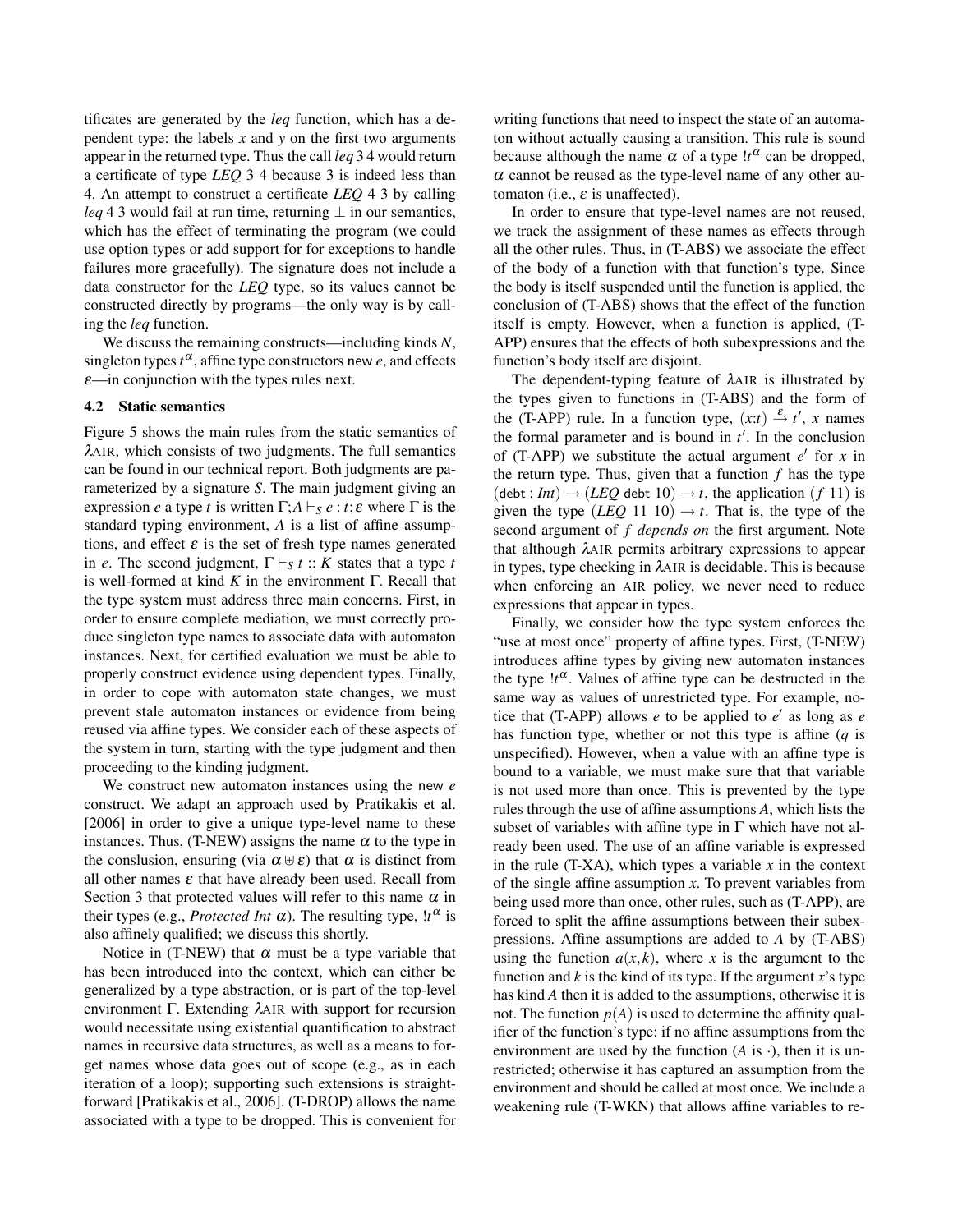

## Figure 5. Static semantics of λAIR (Selected rules)

main unused. This rule also allows additional effects to be added so long as they are disjoint from all other effects.

In the kinding judgment, the rule  $(K-A)$  is standard.  $(K-A)$ N) allows a name to be associated with any affine type *t*. (K-AFN) checks an affinely-qualified type: types such as !!*t* are not well-formed. (K-FUN) ensures that neither the argument or the return type of a function has the kind of a type name. Type names are not inhabited by any value. (K-FUN) also ensures that no free names appear in the effect annotation  $\varepsilon$ . Finally, (K-DEP) checks the application of a dependent type constructor. Here, we have to ensure that the type of the argument *e* matches the type of the formal. In the second premise, *Affine*(Γ) stands for *all* affine assumptions in Γ. Since *e* is a type-level expression which can be erased at run time, it is permitted to use affine assumptions that may have been used elsewhere.

#### 4.3 Dynamic semantics

The dynamic semantics of λAIR defines a standard call-byvalue, small-step reduction relation for a purely functional language, using a left-to-right evaluation order. The full definition can be found in our technical report. The form of the relation is :  $M \vdash e \stackrel{l}{\longrightarrow} e'$ . This judgment claims that a term  $e$  reduces in a single step to  $e'$  in the presence of a model *M* that interprets the base terms in a signature. The securityrelevant reduction steps are annotated with a trace element *l*, which is useful for stating our security theorem. In this section, we briefly discuss the form of the model *M* and the trace elements *l* and state our type soundness result.

Following a standard approach for interpreting constants in a signature [Mitchell, 1996], we define a model *M* by axiomatizing the reductions of base term applications. In practice, we would implement the model in a real programming language. For example, we could do this in FABLE [Swamy

et al., 2008], a language we specifically designed for programming *policy functions* that may coerce one protected type to another (like Conf coalition) or may produce unforgeable certificates (like acts\_for).

A model *M* contains equations  $B: \mathcal{D} \rightarrow e$ , where  $\mathcal{D}$  is a sequence of types and values. We require the types of the expressions in these equations to be consistent with the type given to *B* in the signature. An example of an equation is *leq* : 4,  $3 \rightarrow \perp$  indicating that the expression (*leq* 4 3) reduces to ⊥. We also need a mechanism to construct a value that represents a proof certificate for a valid inequality; i.e., a value that inhabits the type *LEQ* 3 4. In practice, one could either chose a concrete representation for these objects if proofs need to be checked at run time (for instance, when interfacing with type-unsafe code); or, if we are in a purely type-safe setting, we could chose an arbitrary value (like unit) to represent a proof certificate. In our technical report, we introduce a special value to stand for proof objects that facilitates our soundness proof.

The security-relevant actions in a program execution are the reduction steps that correspond to automaton state changes. As indicated earlier, each transition and release rule in a policy will be translated to a function-typed base term like Conf\_coalition. Thus, every time we reduce an expression *e* using a base-term equation  $B: \mathscr{D} \sim e'$ , we record  $l = B : \mathcal{D}$  in the trace: i.e.,  $M \vdash e \stackrel{B:\mathcal{D}}{\longrightarrow} e'$ .

The statement of our type soundness theorem is shown below; the proof is in our technical report.

Theorem (Type soundness). *Given a set of name constants*  $\Gamma = \alpha_1 : N, \ldots, \alpha_n : N$  such that  $\Gamma; \vdash_S e : t; \varepsilon$ , and an interpretation M such that M and S are type-consistent, then  $\exists e'.M \vdash$  $e \xrightarrow{l} e^l$  or  $\exists v.e = v$ , or  $e^l = \bot$ *. Moreover, if*  $M \vdash e \xrightarrow{l} e^l$  then  $\Gamma; \cdot \vdash_S e' : t; \varepsilon.$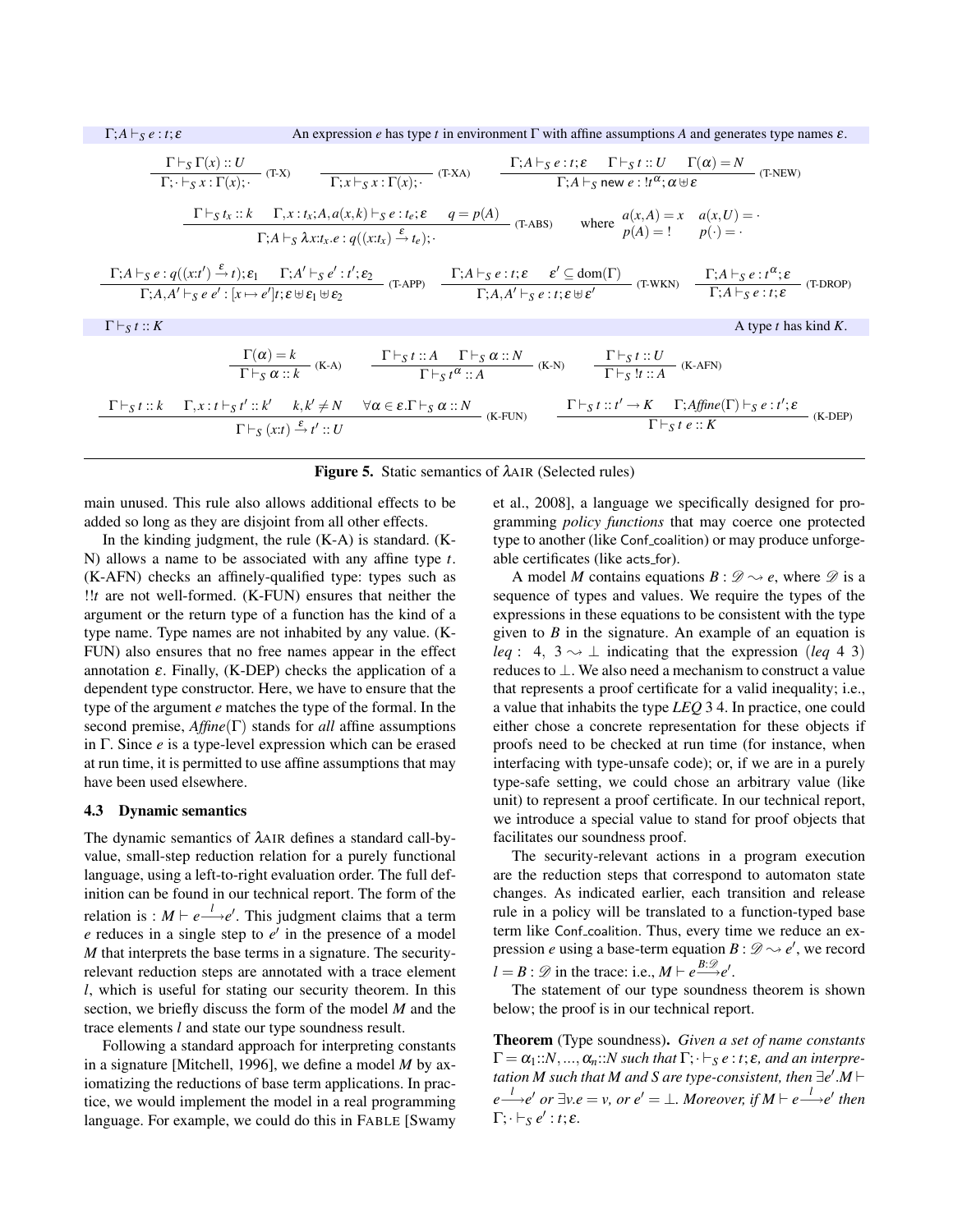# 5. Translating AIR to λAIR

In this section, we show how we discuss how we translate an AIR class to a λAIR API, describe how that API is to be used, and state our main security theorem.

### 5.1 Representing AIR primitives

In order to enforce an AIR policy we must first provide a way to tie the policy to the program by protecting data with AIR automata. We must also provide a concrete representation for automata instances and a means to generate certificates that attest to the various release conditions that appear in the policy. These constructs are common to all λAIR programs and appear in the standard prelude, along with the integers and pairs discussed in Section 4.1.

Protecting data. As indicated in Section 3, we include the following type constructor to associate an automaton with some data:  $(Protected::U \rightarrow N \rightarrow U)$ . A term with type *Protected t*  $\alpha$  is governed by the policy defined by an automaton instance with type-level name α. We would like to ensure that all operations on protected data are mediated by functions that correspond to AIR policy rules. For this reason, we do not provide an explicit data constructor for values of this type (ensuring that they cannot be destructed directly, say, via pattern matching). Values of this type are introduced only by assigning the appropriate types to functions that retrieve sensitive data—for instance, library functions that read secret files from the disk can be annotated so that they return values with a protected type.

In addition to functions corresponding to AIR class rules, we can provide functions that allow a program to perform secure computations over protected values. We have explored such functions in our work on FABLE and showed that computations that respect a variety of policies (ranging from access control to information flow) can be encoded [Swamy et al., 2008]; we do not consider these further here.

Next, we discuss our representation of an AIR automaton these include representations of the class that the automaton instantiates and the principal that owns the class.

Principals. The nullary constructor *Prin* is used to type principal constants *P*; i.e., (*Prin*::*U*),(*P*:*Prin*). As with integers, we need a way to test and generate evidence for acts-for relationships between principals. We include the dependent type constructor and run-time check shown below.

$$
(ActsFor::Prin \rightarrow Prin \rightarrow U)
$$

$$
(acts for:(x:Prin) \rightarrow (y:Prin) \rightarrow ActsFor x y)
$$

AIR classes. A class consists of a class identifier *id* and a principal *P* that owns the class. The type constructors  $(Id::U)$ ,  $Class::U)$  are used to type identifiers and classes. Classes are constructed using the data constructor (Class: $Id \Rightarrow$ *Prin*  $\Rightarrow$  *Class*). The translation of an AIR class introduces nullary data constructors like US Army Confidential:*Id* and US\_Army: $Prin$ , from which we can construct the class USAC =

Class {US Army Confidential} {*US Army*}. Finally, we use a dependent type constructor and run-time check to generate evidence that two classes are equal.

> $(IsClass::Class \rightarrow Class \rightarrow U),$  $(is\_class:(x:Class) \rightarrow (y:Class) \rightarrow IsClass x y)$

Class instances. Instances are typed using the *Instance*::*U* type constructor. Each instance must identify the class it instantiates and the current state of its automaton. For each state in a class declaration, we generate a data constructor in the signature that constructs an *Instance* from a *Class* and any state-specific arguments. For example, we have:

$$
Init: Class \Rightarrow instance, \text{Debt}: Class \Rightarrow Int \Rightarrow instance
$$

Thus the expression new Init  $\{USAC\}$  constructs a new instance of a class. According to (T-NEW), this expression has the affine type *!Instance*<sup>a</sup>, where the unique type-level name  $\alpha$  allows us to protect some data with this automaton. Since we wish to allow data to be protected by automata that instantiate arbitrary AIR classes, we give all instances, regardless of their class, a type like *!Instance<sup>α</sup>*, for some α. This has the benefit of flexibility—we can easily give types to library functions that can return data (like file system objects) protected by automata of different classes. However, we must rely on a run-time check to examine the class of an instance since it is not evident from the type—the following two elements of the prelude accomplish this.

 $ClassOf::N \rightarrow Class \rightarrow U$ *class of inst*:∀α::*N*.(*x*:!*Instance*<sup>α</sup> ) →  $($ *!Instance*<sup> $\alpha$ </sup>  $\ast$  *c:Class*  $\ast$  *ClassOf*  $\alpha$  *c*)

The function *class of inst* extracts a *Class* value *c* from an instance named  $\alpha$  and produces evidence (of type *ClassOf*  $\alpha$  *c*) that  $\alpha$  is an instance of  $c$ . The return type of this function is interesting for two reasons. First, because the returned value relates the class object in the second component of the tuple to the evidence object in the third component, we give the returned value the type of a *dependently typed tuple*, (designated by the symbol ∗). Although we do not directly support these tuples, they can be easily encoded using dependently typed functions [Swamy et al., 2008]. Second, notice that even though *class of inst* does not cause a state transition, the first component of the tuple it returns contains an automaton instance with the same type as the argument *x*. This is a common idiom when programming with affine types; since the automaton instance is affine and can only be used once, functions like *class of inst* simply return the affine argument *x* back to the caller for further use.

The prelude also provides the following constructs that allow a program to inspect the current state of an automaton instance.

*InState*::!*Instance* → *Instance* → *U state of inst*:∀α::*N*.(*x*:!*Instance*<sup>α</sup> ) → (*z*:!*Instance*<sup>α</sup> ∗ *y*:*Instance* ∗ *InState z y*)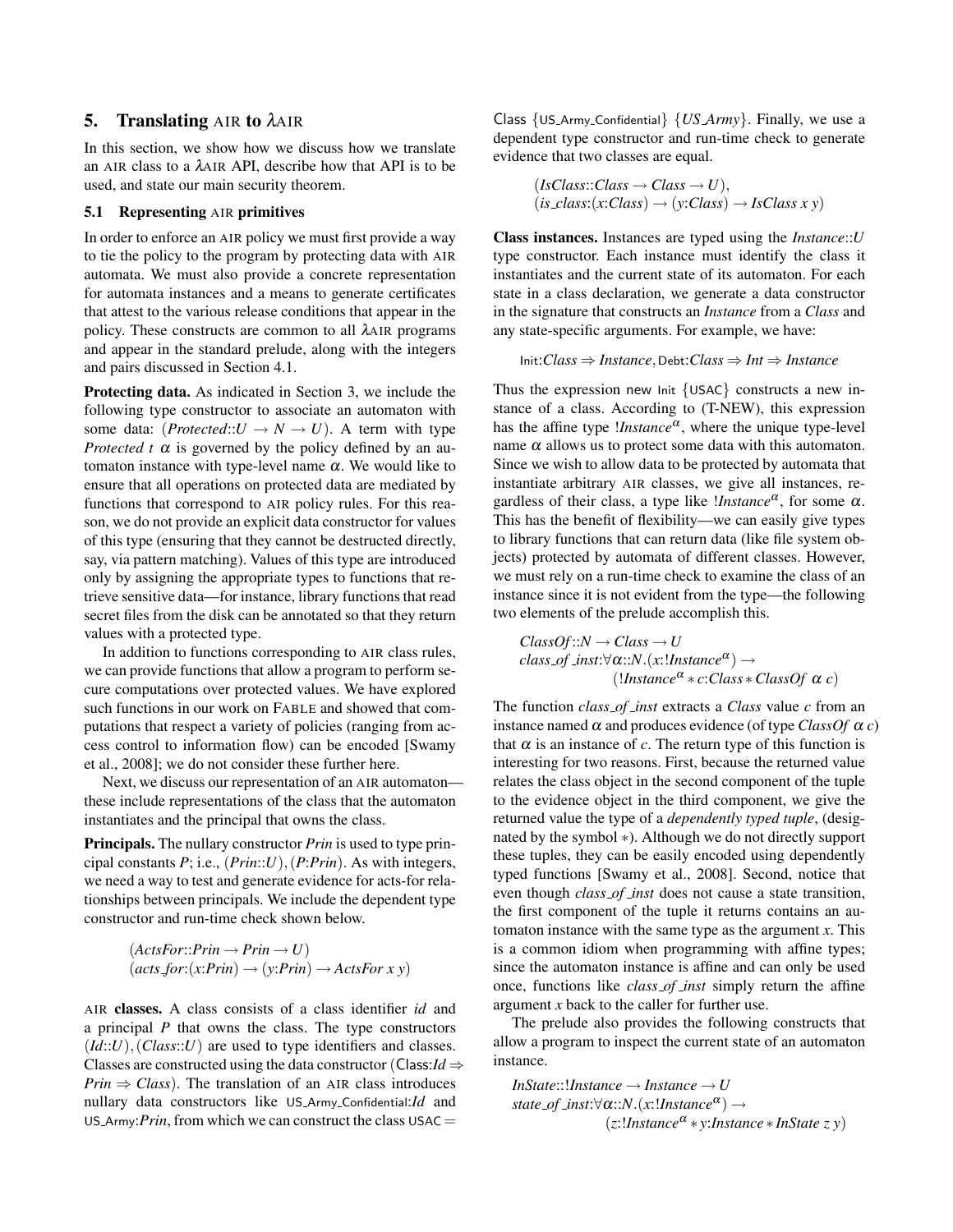These constructs are similar to the forms shown for examining the class of an instance, but with one important difference. Since the state of an automaton is transient (it can change as transition rules are applied), we must be careful when producing evidence about the current state. This is in contrast to the class of an automaton which never changes despite changes to the current state. Thus, we must ensure that stale evidence about an old state of the automaton can never be presented as valid evidence about the current state.

The distinction between evidence about the class of an automaton and evidence about its current state is highlighted by the first argument to the type constructor *InState*. Unlike the first argument of the *ClassOf* constructor (which can be some type-level name α::*N*), the first argument of *InState* is an *expression* with an affine type !*Instance* that stands for an automaton instance. (Notice that using (T-DROP), we can subsume the type *!Instance*<sup> $\alpha$ </sup> of an automaton instance like new *e* to !*Instance*.)

As outlined in Section 3, and described further in the next subsection, functions that correspond to AIR rules take an automaton instance  $a_1$  (say, in state lnit) as an argument, and produce a new instance  $a'_1$  as a result (say, in state Debt(0)). Importantly, both  $a_1$  and  $a'_1$  are given the type *!Instance*<sup> $\alpha$ </sup> that is, the association between the type-level name  $\alpha$  and the automaton instance is fixed; it is invariant with respect to changes to the state of the automaton. Since class of an automaton never changes (both  $a_1$  and  $a'_1$  are instances of USAC) it is safe to give evidence about the class of an instance the type *ClassOf*  $\alpha$  USAC—i.e., evidence about the class of an automaton can never become stale. On the other hand, evidence about the current state of the automaton can become stale. If we were to type this evidence using types of the form  $InStateBad \alpha$  Init, then this evidence may be true of  $a_1$  but it is not true of  $a'_1$ . Therefore, we make *InState* a dependent type constructor that references the particular state *variable* rather than indexing it with a singleton name. This illustrates an important distinction between singleton and dependent types in our system.

#### 5.2 Translating rules in an AIR class

Our technical report defines a translation procedure from an AIR class declaration to a λAIR signature. Space constraints preclude a full presentation of the translation judgment here. Instead, we discuss the signature that is generated for the policy of Figure 2.

Release rules. Each release rule *r* in a class declaration is translated to a function-typed constant *f<sup>r</sup>* in the signature. At a high-level, the rules have the following form. In response to a request to release data *x*, protected by instance *a*1, to an instance  $a_2$ , the programmer must provide evidence for each of the conditions in the rule *r*. If such evidence can be produced, then  $f_r$  returns a new automaton state  $a'_1$ , downgrades *x* as specified in the policy and returns *x* under the protection of *a*2. As an example, consider the full type of the Conf<sub>-coalition</sub> rule shown below.

Conf\_coalition :

- 1 ∀*src*::*N*.*dst*::*N*.∀α::*U*.
- 2  $(a1: \text{Instance}^{src}) \rightarrow (x:protected \alpha src) \rightarrow (a2: \text{Instance}^{dst}) \rightarrow$
- 3 (*e*1:*ClassOf src* USAC)  $\rightarrow$  (*cd*:*Class*)  $\rightarrow$  (*e2*:*ClassOf dst cd*)  $\rightarrow$
- 4 (*e*3:*ActsFor* (*principal cd*) *Coalition*) → (*debt*:*Int*) →
- 5 (*e*4:*InState a*1 (Debt {USAC} {*debt*})) → (*e*5:*LEQ debt* 10) →
- 6 (*!Instance<sup>src</sup>*  $\times$  *!Instance<sup>dst</sup>*  $\times$  *Protected*  $\alpha$  *dst*)

The first two lines of this type were shown previously *x* is the data to be released from the protection of automaton *a*1 (with type-level name *src*) to the automaton *a*2 (with type-level name *dst*). At line 3, the argument *e*1 is evidence that shows that the source automaton is an instance of the USAC class; *cd* is another class object and *e*2 is evidence that the class of destination automaton is indeed *cd*. At line 4, *e*3 stands for evidence of the first condition expression, which requires that the owning principal of the destination automaton acts for the *Coalition* principal. Line 5 contains evidence *e*4 that *a*1 is in some state Debt(*debt*), where, from  $e5$ ,  $debt \leq 10$ . The return type, as discussed before, contains the new state of the source automaton, the destination automaton *a*2 threaded through from the argument, and the data value *x*, downgraded according to the policy and with a type showing that it is protected by the *dst* automaton.

Transition rules. Each transition rule *r* in a class declaration is also translated to a function-typed constant  $f_r$  in the signature. However, instead of downgrading and coercing the type of some datum *x*, a transition function only returns the new state of the source automaton and an unchanged destination automaton. That is, instead of returning a three-tuple like Conf\_coalition, a transition rule like Conf\_init returns a pair (*!Instance*<sup>*src*</sup>  $\times$  *!Instance<sup>dst</sup>*), where the first component is the new state of the source automaton and the second component is the unchanged destination automaton threaded through from the argument.

## 5.3 Programming with the AIR API

The following example program, a revision of the program in Figure 3, illustrates how a client program interacts with the API generated for an AIR policy.

- 1 let a1:*!Instance<sup>src</sup>*, x\_a1 = get\_usac\_file\_and\_policy () in
- 2 let a2:!*Instancedst* , channel = get request () in
- 3 let a1, USAC, ca1\_ev = class\_of\_inst [src] a1 in
- 4 let a2,ca2,ca2\_ev = class\_of\_inst  $[dst]$  a2 in
- 5 let actsfor\_ev = acts\_for (principal ca2) Coalition in
- 6 let a1, Debt $\{USAC\}$ {debt}, a1\_state\_ev = state\_of\_inst [src] a1 in
- 7 let debt\_ev = leq debt  $10$  in
- 8 let a1', a2,  $x_{-a}2 =$  Conf-coalition [src][dst][lnt] a1  $x_{-a}1$  a2

9 ca1 ev ca2 ca2 ev actsfor ev

- 10 debt a1\_state\_ev debt\_ev in
- 11 send [ $Int$ ] [dst] channel  $x$ \_a2

As previously, the first two lines represent boilerplate code, where we read a file and its automaton policy and then block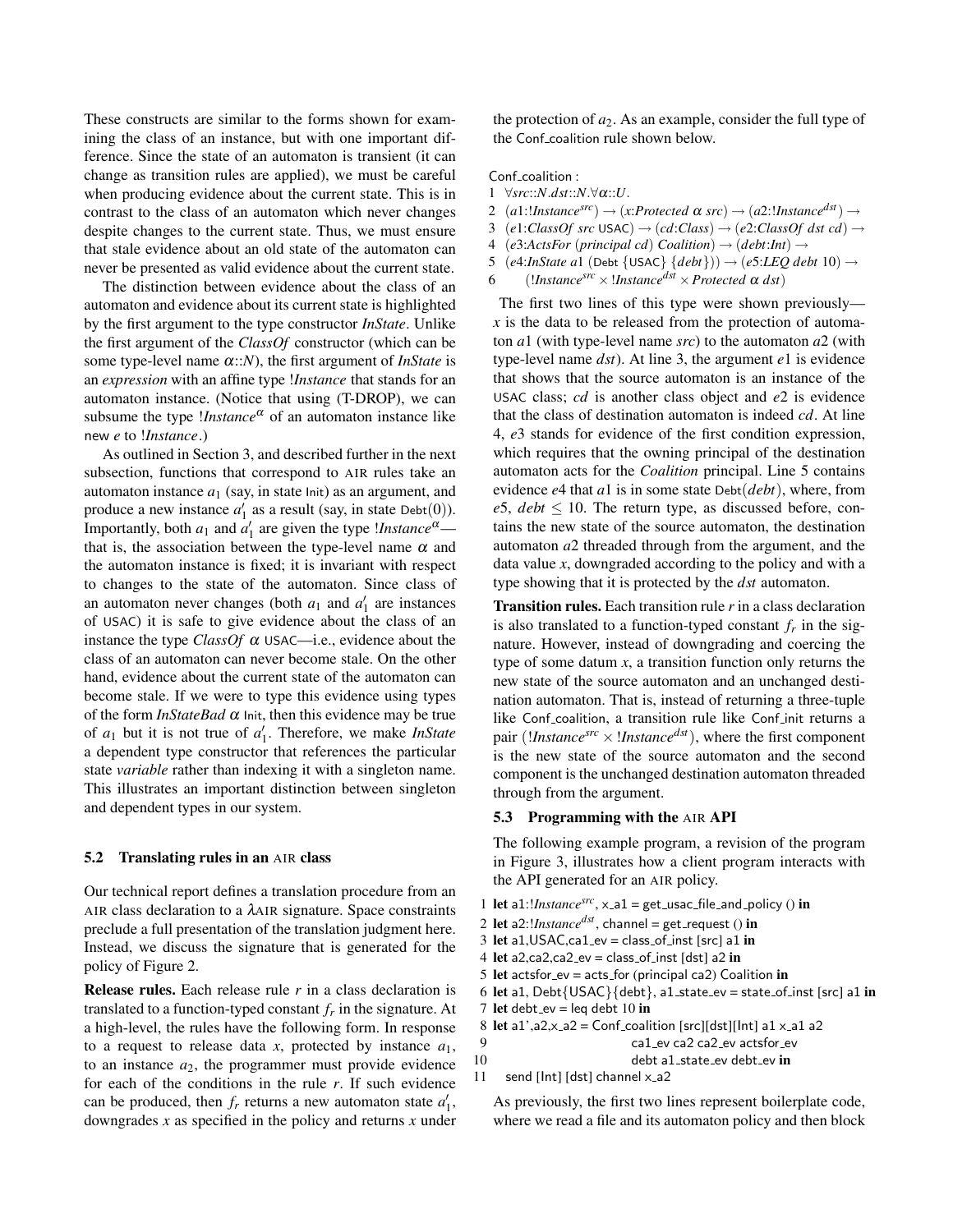waiting for a release request. At line 3, we generate evidence a1 class ev that a1 is an instance of the USAC class and at line 4 we retrieve a2's class ca2 and evidence ca2 ev that witnesses the relationship between ca2 and a2. At line 5, we check that the destination automaton is owned by a principal acting for the Coalition. At lines 6 and 7 we check that a1 is in the Debt{USAC}{debt}, for some value of debt  $\leq 10$ . If all the run-time checks succeed (i.e., calls to functions like leq), then we call Conf-coalition, instantiating the type variables, passing in the automata, the data to be downgraded and evidence for all the release conditions. We get back the new state of the *src* automaton a1', a2 is unchanged, and x\_a2 which has type *Protected Int dst*. We can give the channel a type such as *Channel Int dst*, indicating that it can be used to send integers to the principal that owns the automaton *dst*. The send function can be given the type shown below:

send:∀α::*U*,β::*N*.*Channel* α β → *Protected* α β → *Unit*

This ensures that  $x$ -a1 cannot be sent on the channel. But, if the call to Conf-coalition succeeds, then the downgraded  $x$ -a2 has type *Protected Int dst*, which allows it to be sent.

#### 5.4 Correctness of policy enforcement

In this section, we present a condensed version of our main security theorem and discuss its implications. The full statement and proof can be found in our technical report.

Theorem (Security). *Given all of the following: (1) an* AIR *declaration D of a class with identifier* C *owned by principal P, and its translation to a signature SD; (2) a model M<sup>D</sup> consistent with*  $S_D$ *;* (3)  $\Gamma = src::N, dst::N, s$  : !*Instance*<sup>grc</sup>*; (4)*  $\Gamma$ ;  $s \vdash_{S_D} e : t$ ;  $\varepsilon$  *where src*  $\notin \varepsilon$ ; *and* (5)  $M \vdash ((s \mapsto$  $v$ ) $e)$  $\stackrel{l_1}{\longrightarrow}$  $e_1$ ...  $\stackrel{l_n}{\longrightarrow}$  $e_n$  *where v* = new Init {Class {C} {*P*}}. *Then the string*  $l_1, \ldots, l_n$  *is accepted by the automaton defined by D.*

The first condition relies on our translation judgment that produces a signature  $S_D$  from a class declaration *D*. The second condition is necessary for type soundness. Conditions (3) and (4) state that *e* is a well-typed expression in a context with a single free automaton *s* : !*Instancesrc* and two type name constants *src* and *dst*. By requiring that  $src \notin \varepsilon$  we ensure that *e* does not give the name *src* to any other automaton instance. This theorem asserts that when *e* is reduced in a context where *s* is bound to an instance of the C class in the Init state, then the trace  $l_1, \ldots, l_n$  of the reduction sequence is a word in the language accepted by the automaton of *D*.

The trace acceptance judgment has the form  $A; D \models$  $l_1, \ldots, l_n$ ; *A'*, which informally states that an automaton defined by the class *D*, in initial state *A*, accepts the trace  $l_1, \ldots, l_n$  and transitions to the state *A*<sup> $\prime$ </sup>. Recall that the trace elements  $l_i$  record base terms  $B$  that stand for securityrelevant actions and sets of values that certify that the action is permissible. The trace acceptance judgment allows a transition from *A* to *A* <sup>0</sup> only if each transition is justified

by all the evidence required by the rules in the class. This condition is similar to the one used by Walker [2000].

# 6. Related Work

The specification and enforcement of policies that control information release has received much recent attention. Sabelfeld and Sands [2005] survey many of these efforts and provide a useful way of organizing the various approaches. AIR policies address, to varying degrees, the *what*, *who*, *where* and *when* of declassification, the four dimensions identified by Sabelfeld and Sands. Most of this work approaches information release from the perspective of information flow policies [Denning, 1976], and most of the proposed security properties can be thought of as bisimulations. By contrast, our security theorem states that the program's actions are in accord with a higher-level policy, and not that these actions enforce an extensional security property (like noninterference). We believe that the two approaches are complementary. In combination, we could show a noninterference-like security theorem (e.g., noninterference until conditions [Chong and Myers, 2004], or robust declassification [Zdancewic and Myers, 2001]) while being able to reason that a high-level protocol for releasing information is correctly followed.

AIR policies are defined separately from programs that use them, allowing them to be reasoned about in isolation. Most related work embeds declassification policies within programs that use them, obscuring high-level intent. One exception is work on *trusted declassifiers* [Hicks et al., 2006]. Here, all possible information flows are specified as part of a graph in which nodes consist of either downgrading functions or principals, and edges consists of trust relationships. Paths through the graph indicate how data may be released. AIR classes generalize this approach in restricting which paths may occur in the graph, and in specifying release conditions in addition to downgrading functions.

Chong and Myers [2004] propose declassification policies as labels consisting of sequences of atomic labels separated by conditions *c*. Initially, labeled data may be viewed with the privileges granted by the first atomic label, but when a condition *c* is satisfied, the data may be relabeled to the next label in the sequence, and viewed at its privileges. Declassification labels are thus similar to AIR classes, with the main difference that our approach is more geared toward run-time checking: we support dynamically-checked conditions (theirs must be provable statically) and run-time labels (theirs are static annotations).

Security automata were first proposed by Schneider [2000] as a means of specifying and enforcing safety properties. AIR policies are actually a more general form of security automata called edit automata [Ligatti et al., 2003] because they may modify data before releasing it. To our knowledge, no prior work has used automata to specify the protection level and release conditions of sensitive data. Walker [2000]